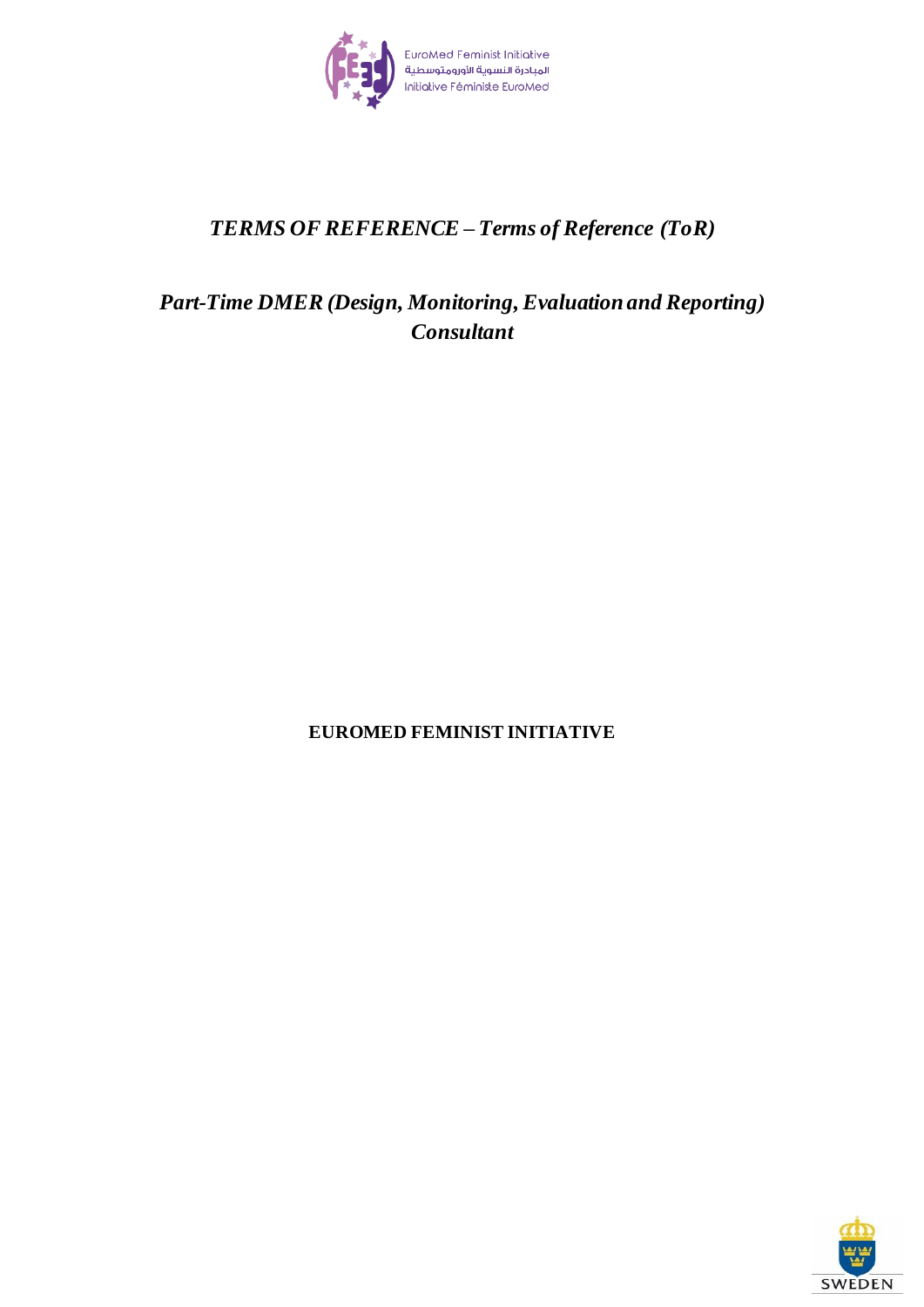

## **Background**

EuroMed Feminist Initiative (EFI) is a policy network that encompasses women's rights organizations from the two shores of the Mediterranean and advocates for gender equality and women's rights as inseparable from democracy building and citizenship, for political solutions to all conflicts, and for the right of peoples to self-determination. EFI seeks to improve and promote women's rights as universal human rights, the value of gender equality and the use of non-violent means to solve conflicts. Our criterion and position align with the international resolutions and conventions and regional instruments promoting the universality of women's rights and strengthening women's impact and voices in conflict resolution.

### **Introduction**

The DMER Consultant will support EFI to enhance its internal monitoring  $\&$  evaluation capacities and will effectively collect data for both internal and partners' activities throughout the year.

### **Objectives of the consultancy**

EFI is seeking a part-time DMER consultant to provide support on the tracking of internal activities, as well as the activities of EFI's partners. In collaboration with EFI's program team, the consultant will be expected to provide quantitative and qualitative data collection throughout the year. He/She will work directly with the program team to report regularly on M&E data.

#### **Scope of work**

Upon completion of the consultancy, all the activities that EFI and the partners have conducted during 2022 should be effectively tracked, and the quantitative and qualitative data collection should be completed.

#### **Expected Deliverables:**

- Develop a detailed monitoring and evaluation plan for activities, outlining the data collection analysis and reporting tool and processes.
- Develop and keep up to date on a monthly bases a data collection sheet for both EFI and its partners.
- Submit monthly reports outlining progress, outcomes, and results.
- Submit a final report that summarises the activities that EFI and partners have developed during the year with the necessary disaggregation.

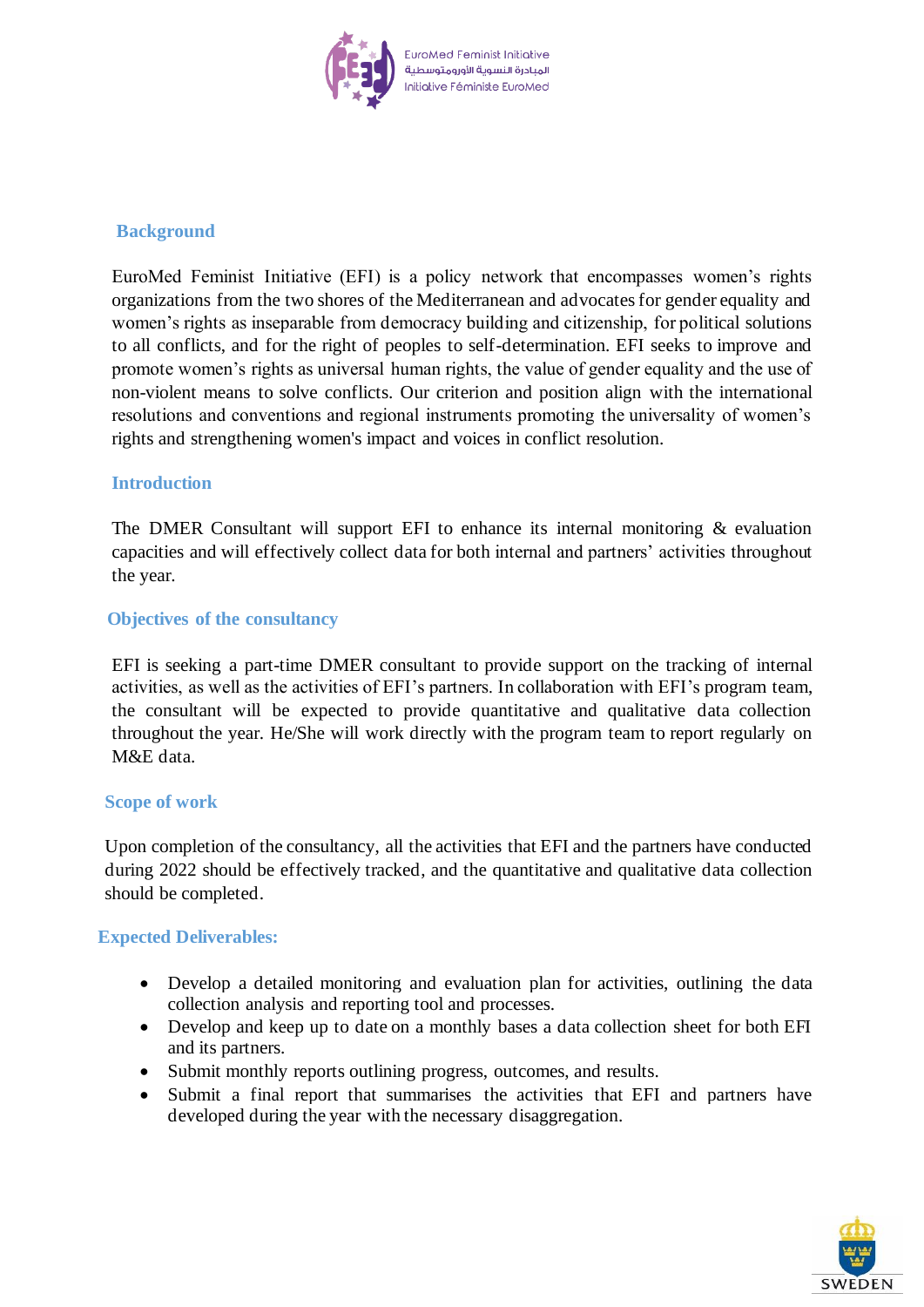

## **Main Duties:**

- Track all internal activities of EFI and activities of our partners in 2022 and monitor and evaluate overall progress on achievement of results
- Provide data collection, collation, storage, analysis, and reporting, ensuring that data is of high quality.
- Design, review and enhance M&E tools and implement monitoring and evaluation of the activities of the EFI and partners including M&E trackers, logframes, indicator tracking Sheets, and Activity Tracking Sheets .
- Validate M&E data through verifying pre and post analysis results, attendance sheets and other reporting tools.
- Advise on all the necessary tools including systems for collecting, storing data and measuring the performance of the, as well as tracking the participants during the training activities, and following up with them afterwards.
- Develop baseline data for each activity in the Syria program.
- Identify and document lessons learned and best practices.

## **Timeline:**

• The consultant will work part-time, from the  $1<sup>st</sup>$  of June until the  $31<sup>st</sup>$  of December. The consultant should be available three times a week to work for 4 hours between 9 am and 5 pm Beirut time.

## **Qualifications, Background and Experience:**

#### **Background and Experience:**

- Three to five years of professional experience in the development of M&E systems and results-based management for NGOs and/or international projects.
- Verified accomplishment in designing, implementing and operating M&E systems from project commencement to closeout stages is required.
- Knowledge and experience in designing M&E systems and conducting evaluations.
- Excellent writing and analytical skills in drafting reports and ability to measure impact of the activities and programs.
- Proficiency in written and oral English is mandatory for the position. Knowledge of French is appreciated.